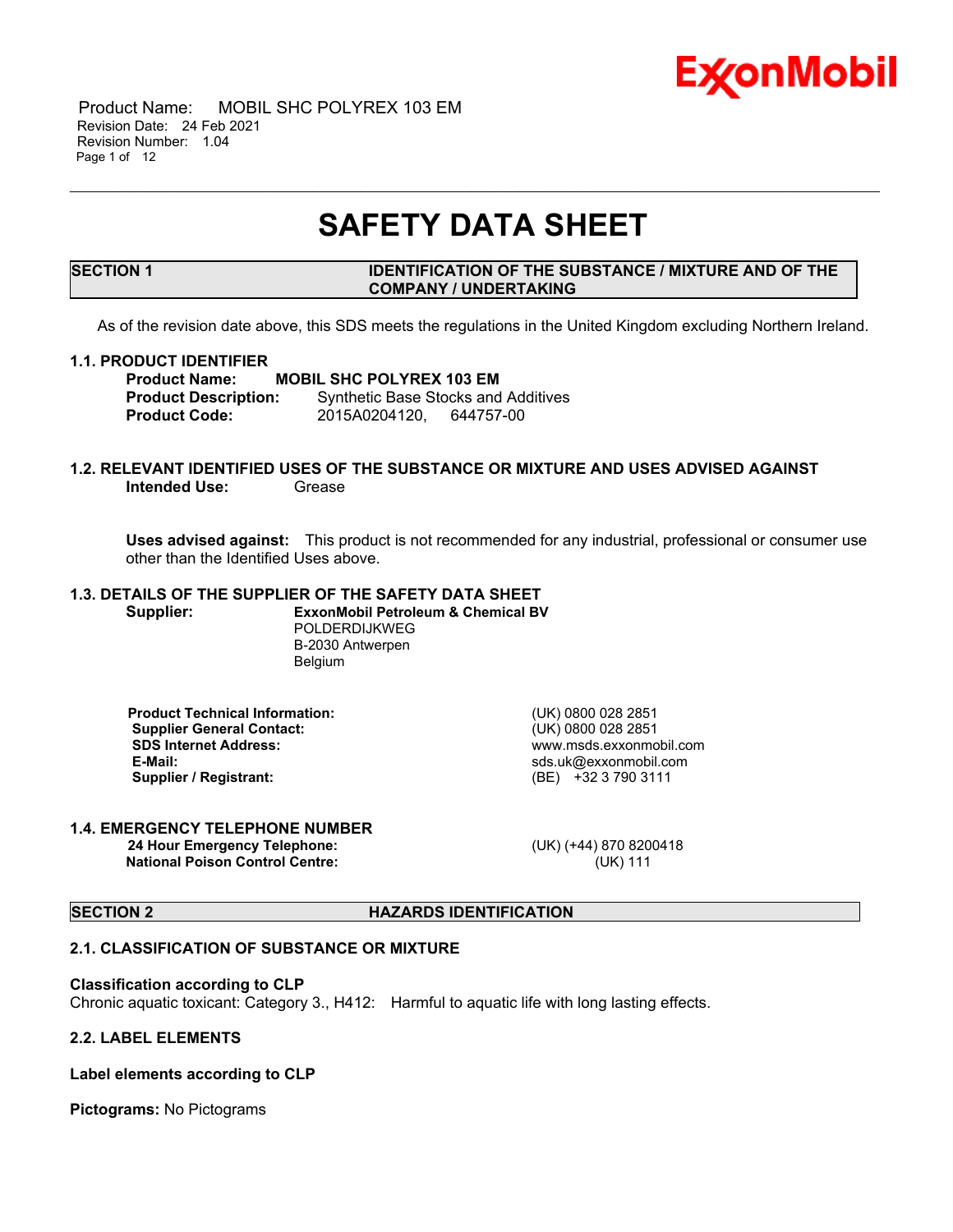

 Product Name: MOBIL SHC POLYREX 103 EM Revision Date: 24 Feb 2021 Revision Number: 1.04 Page 2 of 12

**Signal Word:** No Signal Word

# **Hazard Statements:**

Environment:

H412: Harmful to aquatic life with long lasting effects.

# **Precautionary Statements:**

Prevention:

P273: Avoid release to the environment.

Disposal:

P501: Dispose of contents and container in accordance with local regulations.

# **2.3. OTHER HAZARDS**

# **Physical / Chemical Hazards:**

No significant hazards.

### **Health Hazards:**

High-pressure injection under skin may cause serious damage. Excessive exposure may result in eye, skin, or respiratory irritation.

\_\_\_\_\_\_\_\_\_\_\_\_\_\_\_\_\_\_\_\_\_\_\_\_\_\_\_\_\_\_\_\_\_\_\_\_\_\_\_\_\_\_\_\_\_\_\_\_\_\_\_\_\_\_\_\_\_\_\_\_\_\_\_\_\_\_\_\_\_\_\_\_\_\_\_\_\_\_\_\_\_\_\_\_\_\_\_\_\_\_\_\_\_\_\_\_\_\_\_\_\_\_\_\_\_\_\_\_\_\_\_\_\_\_\_\_\_

# **Environmental Hazards:**

No additional hazards.Material does not meet the criteria for PBT or vPvB in accordance with REACH Annex XIII.

| <b>COMPOSITION / INFORMATION ON INGREDIENTS</b><br><b>SECTION 3</b> |
|---------------------------------------------------------------------|
|---------------------------------------------------------------------|

**3.1. SUBSTANCES** Not Applicable. This material is regulated as a mixture.

### **3.2. MIXTURES**

This material is defined as a mixture.

#### **Reportable hazardous substance(s) complying with the classification criteria and/or with an exposure limit (OEL)**

| Name                                                        | <b>CAS#</b>   | EC#       | <b>Registration#</b> | Concentration  | <b>GHS/CLP</b>                                                                                                                                          |
|-------------------------------------------------------------|---------------|-----------|----------------------|----------------|---------------------------------------------------------------------------------------------------------------------------------------------------------|
|                                                             |               |           |                      |                | classification                                                                                                                                          |
| 1H-IMIDAZOLE-1-ETHANOL, 2-(8-<br>HEPTADECENYL)-4,5-DIHYDRO- | $95 - 38 - 5$ | 202-414-9 | l 01-2119777867-13   | $0.1 - 5.25\%$ | Acute Tox, 4 H302.<br>Aquatic Acute 1 H400 (M<br>factor 10).<br>Aquatic Chronic 1 H410<br>(M factor 1),<br><b>Skin Corr. 1C H314.</b><br>STOT RE 2 H373 |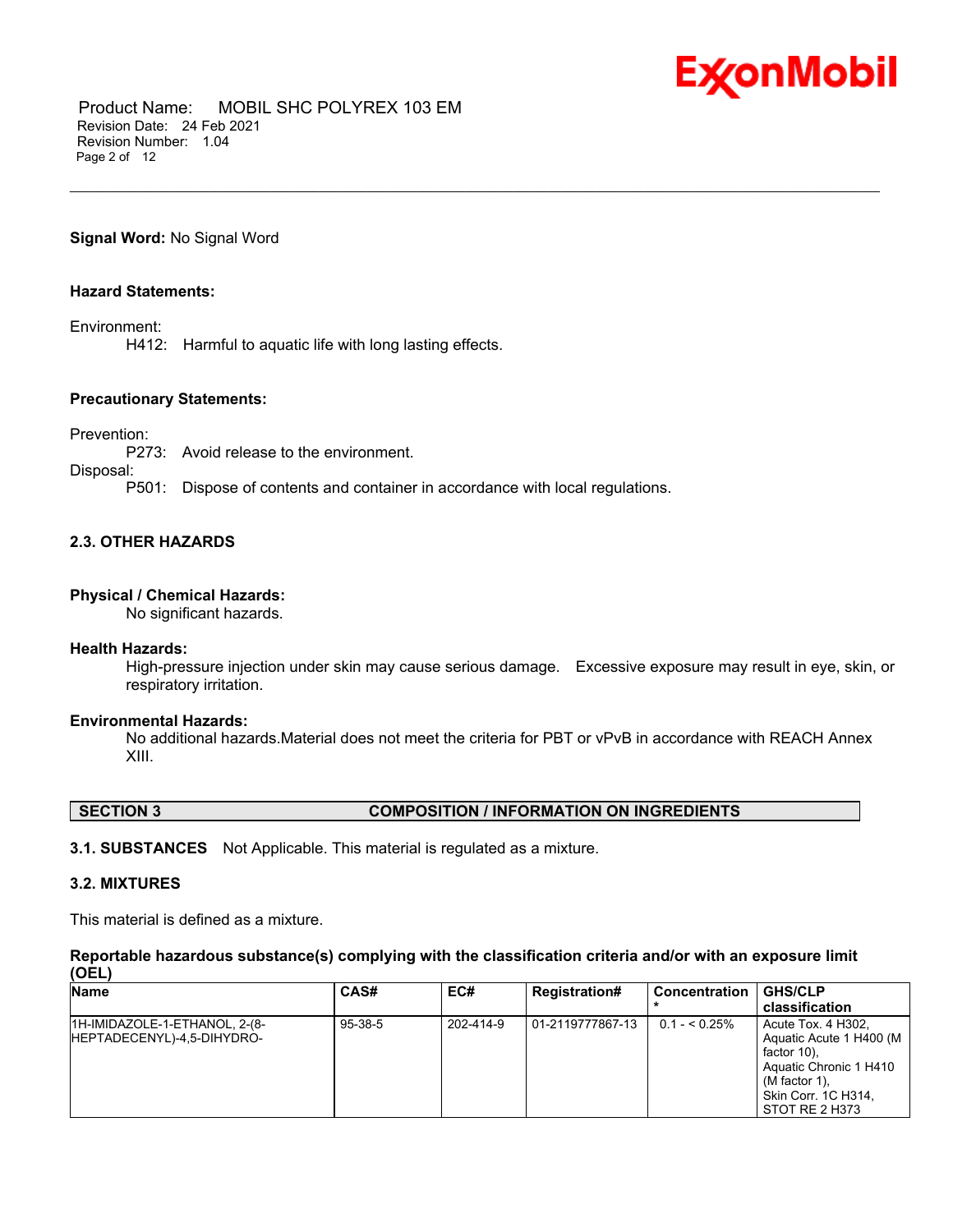

 Product Name: MOBIL SHC POLYREX 103 EM Revision Date: 24 Feb 2021 Revision Number: 1.04 Page 3 of 12

| AMINES, C12-14-ALKYL, ISOOCTYL<br><b>IPHOSPHATES</b> | 68187-67-7 | 269-119-5 | 01-2120286234-55 | $- < 5\%$ | Acute Tox. 4 H302,<br>Acute Tox. 4 H312,<br>EUH071.<br>Aguatic Acute 1 H400 (M<br>factor 1).<br>Aquatic Chronic 1 H410<br>(M factor 1).<br>Skin Corr. 1C H314 |
|------------------------------------------------------|------------|-----------|------------------|-----------|---------------------------------------------------------------------------------------------------------------------------------------------------------------|

Note - any classification in brackets is a GHS building block that was not adopted in CLP and therefore is not applicable in the countries which have implemented CLP and is shown for informational purposes only.

\* All concentrations are percent by weight unless ingredient is a gas. Gas concentrations are in percent by volume.

Note: See SDS Section 16 for full text of hazard statements.

# **SECTION 4 FIRST AID MEASURES**

# **4.1. DESCRIPTION OF FIRST AID MEASURES**

#### **INHALATION**

Under normal conditions of intended use, this material is not expected to be an inhalation hazard.

#### **SKIN CONTACT**

Wash contact areas with soap and water. If product is injected into or under the skin, or into any part of the body, regardless of the appearance of the wound or its size, the individual should be evaluated immediately by a physician as a surgical emergency. Even though initial symptoms from high pressure injection may be minimal or absent, early surgical treatment within the first few hours may significantly reduce the ultimate extent of injury.

### **EYE CONTACT**

Flush thoroughly with water. If irritation occurs, get medical assistance.

#### **INGESTION**

First aid is normally not required. Seek medical attention if discomfort occurs.

#### **4.2. MOST IMPORTANT SYMPTOMS AND EFFECTS, BOTH ACUTE AND DELAYED**

Local necrosis as evidenced by delayed onset of pain and tissue damage a few hours after injection.

#### **4.3. INDICATION OF ANY IMMEDIATE MEDICAL ATTENTION AND SPECIAL TREATMENT NEEDED**

 The need to have special means for providing specific and immediate medical treatment available in the workplace is not expected.

# **SECTION 5 FIRE FIGHTING MEASURES**

#### **5.1. EXTINGUISHING MEDIA**

**Suitable Extinguishing Media:** Use water fog, foam, dry chemical or carbon dioxide (CO2) to extinguish flames.

**Unsuitable Extinguishing Media:** Straight streams of water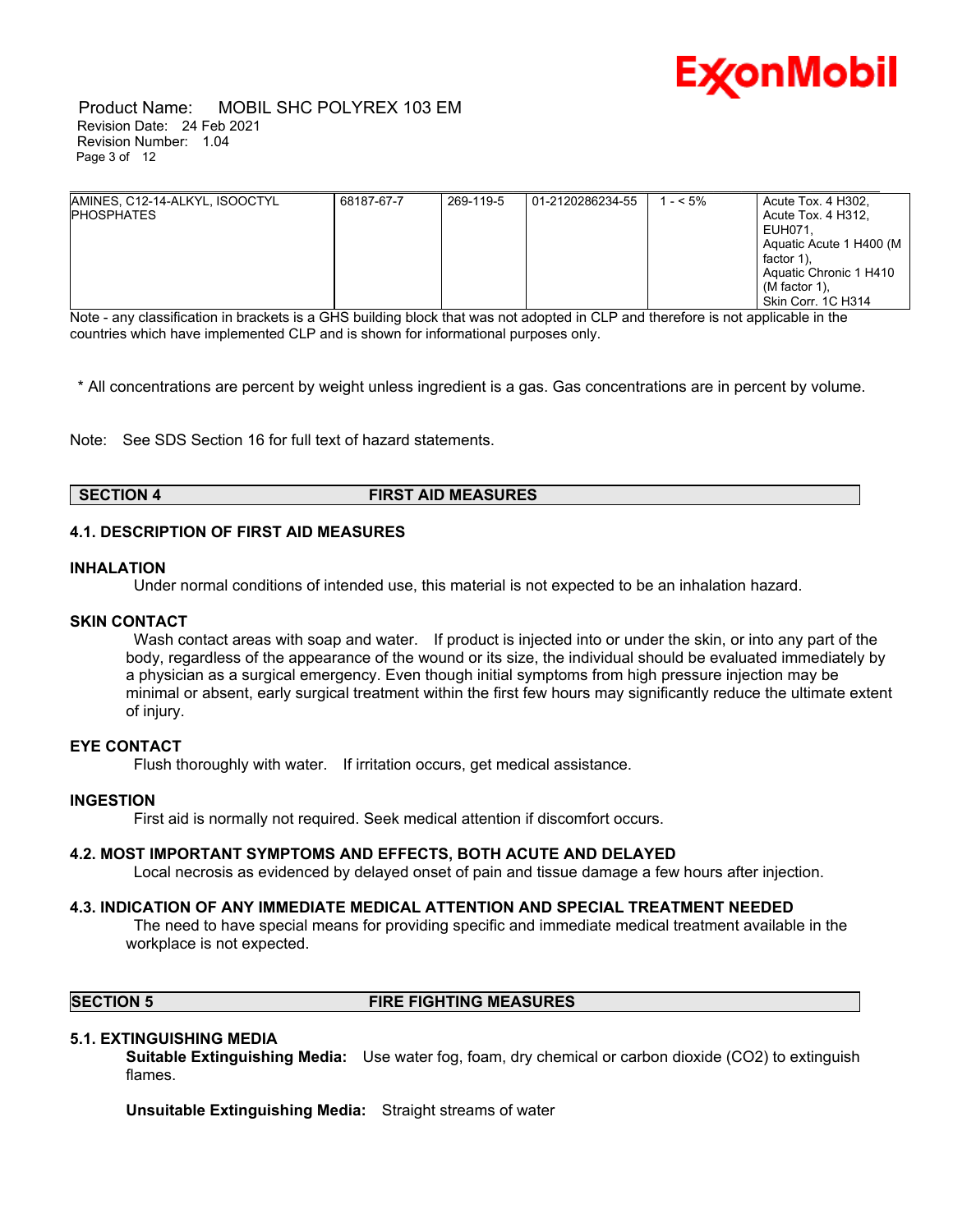

 Product Name: MOBIL SHC POLYREX 103 EM Revision Date: 24 Feb 2021 Revision Number: 1.04 Page 4 of 12

# **5.2. SPECIAL HAZARDS ARISING FROM THE SUBSTANCE OR MIXTURE**

**Hazardous Combustion Products:** Aldehydes, Incomplete combustion products, Oxides of carbon, Smoke, Fume, Sulphur oxides

\_\_\_\_\_\_\_\_\_\_\_\_\_\_\_\_\_\_\_\_\_\_\_\_\_\_\_\_\_\_\_\_\_\_\_\_\_\_\_\_\_\_\_\_\_\_\_\_\_\_\_\_\_\_\_\_\_\_\_\_\_\_\_\_\_\_\_\_\_\_\_\_\_\_\_\_\_\_\_\_\_\_\_\_\_\_\_\_\_\_\_\_\_\_\_\_\_\_\_\_\_\_\_\_\_\_\_\_\_\_\_\_\_\_\_\_\_

# **5.3. ADVICE FOR FIRE FIGHTERS**

**Fire Fighting Instructions:** Evacuate area. Prevent run-off from fire control or dilution from entering streams, sewers or drinking water supply. Fire-fighters should use standard protective equipment and in enclosed spaces, self-contained breathing apparatus (SCBA). Use water spray to cool fire exposed surfaces and to protect personnel.

# **FLAMMABILITY PROPERTIES**

**Flash Point [Method]:** >188°C (370°F) [EST. FOR OIL, ASTM D-92 (COC)] **Upper/Lower Flammable Limits (Approximate volume % in air):** UEL: No data available LEL: No data available **Autoignition Temperature:** No data available

# **SECTION 6 ACCIDENTAL RELEASE MEASURES**

# **6.1. PERSONAL PRECAUTIONS, PROTECTIVE EQUIPMENT AND EMERGENCY PROCEDURES**

#### **NOTIFICATION PROCEDURES**

In the event of a spill or accidental release, notify relevant authorities in accordance with all applicable regulations.

# **PROTECTIVE MEASURES**

Avoid contact with spilled material. See Section 5 for fire fighting information. See the Hazard Identification Section for Significant Hazards. See Section 4 for First Aid Advice. See Section 8 for advice on the minimum requirements for personal protective equipment. Additional protective measures may be necessary, depending on the specific circumstances and/or the expert judgment of the emergency responders.

# **6.2. ENVIRONMENTAL PRECAUTIONS**

Prevent entry into waterways, sewers, basements or confined areas.

# **6.3. METHODS AND MATERIAL FOR CONTAINMENT AND CLEANING UP**

**Land Spill:** Stop leak if you can do so without risk. Scrape up spilled material with shovels into a suitable container for recycle or disposal.

**Water Spill:** Stop leak if you can do so without risk. Confine the spill immediately with booms. Warn other shipping. Skim from surface

Water spill and land spill recommendations are based on the most likely spill scenario for this material; however, geographic conditions, wind, temperature, (and in the case of a water spill) wave and current direction and speed may greatly influence the appropriate action to be taken. For this reason, local experts should be consulted. Note: Local regulations may prescribe or limit action to be taken.

# **6.4. REFERENCES TO OTHER SECTIONS**

See Sections 8 and 13.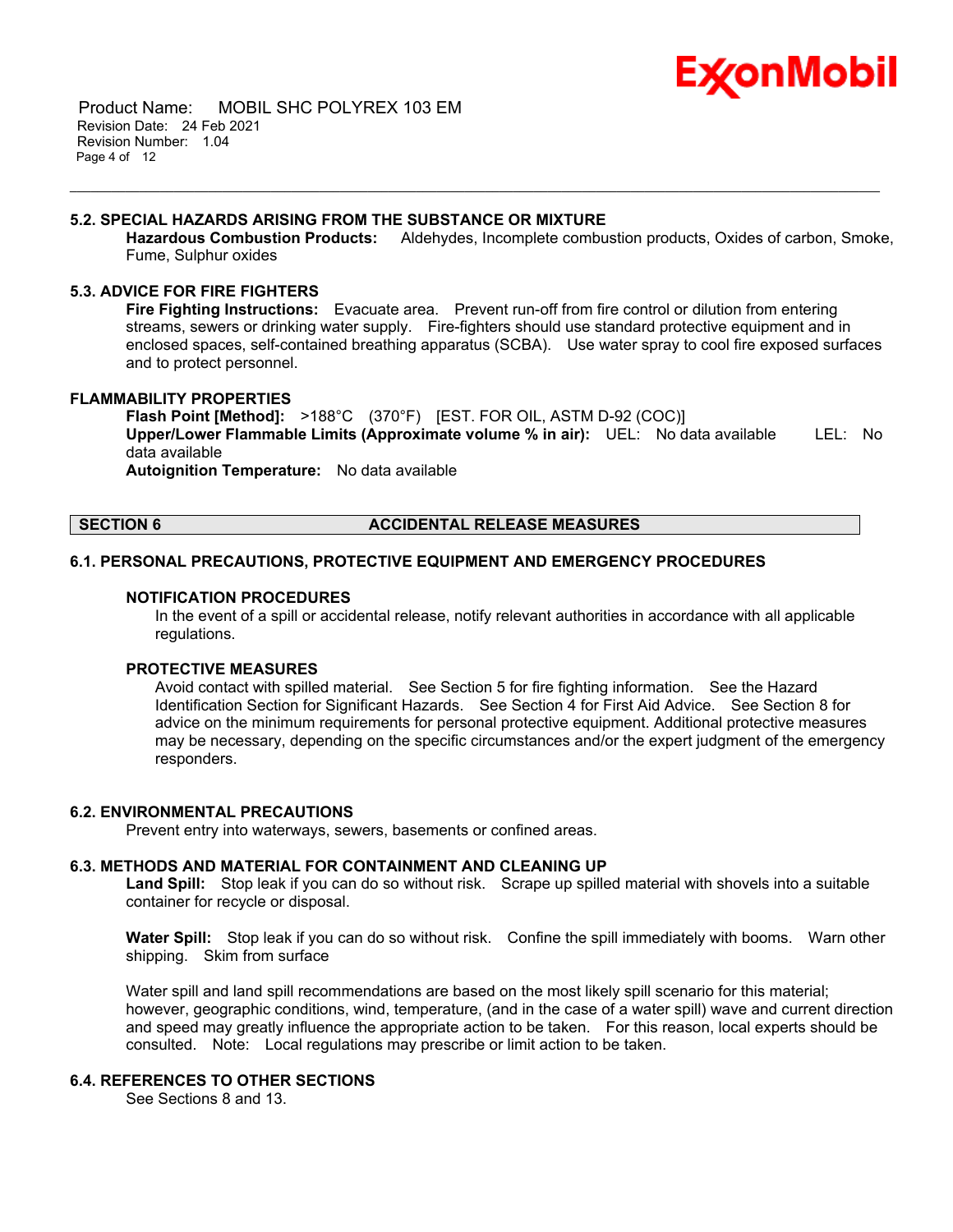

 Product Name: MOBIL SHC POLYREX 103 EM Revision Date: 24 Feb 2021 Revision Number: 1.04 Page 5 of 12

#### **SECTION 7 HANDLING AND STORAGE**

\_\_\_\_\_\_\_\_\_\_\_\_\_\_\_\_\_\_\_\_\_\_\_\_\_\_\_\_\_\_\_\_\_\_\_\_\_\_\_\_\_\_\_\_\_\_\_\_\_\_\_\_\_\_\_\_\_\_\_\_\_\_\_\_\_\_\_\_\_\_\_\_\_\_\_\_\_\_\_\_\_\_\_\_\_\_\_\_\_\_\_\_\_\_\_\_\_\_\_\_\_\_\_\_\_\_\_\_\_\_\_\_\_\_\_\_\_

# **7.1. PRECAUTIONS FOR SAFE HANDLING**

Prevent small spills and leakage to avoid slip hazard.

**Static Accumulator:** This material is not a static accumulator.

# **7.2. CONDITIONS FOR SAFE STORAGE, INCLUDING ANY INCOMPATIBILITIES**

Do not store in open or unlabelled containers. Keep away from incompatible materials.

# **7.3. SPECIFIC END USES**

Section 1 informs about identified end-uses. No industrial or sector specific guidance available.

# **SECTION 8 EXPOSURE CONTROLS / PERSONAL PROTECTION**

# **8.1. CONTROL PARAMETERS**

Note: Information about recommended monitoring procedures can be obtained from the relevant agency(ies)/institute(s):

UK Health and Safety Executive (HSE)

# **8.2. EXPOSURE CONTROLS**

# **ENGINEERING CONTROLS**

The level of protection and types of controls necessary will vary depending upon potential exposure conditions. Control measures to consider:

No special requirements under ordinary conditions of use and with adequate ventilation.

# **PERSONAL PROTECTION**

Personal protective equipment selections vary based on potential exposure conditions such as applications, handling practices, concentration and ventilation. Information on the selection of protective equipment for use with this material, as provided below, is based upon intended, normal usage.

**Respiratory Protection:** If engineering controls do not maintain airborne contaminant concentrations at a level which is adequate to protect worker health, an approved respirator may be appropriate. Respirator selection, use, and maintenance must be in accordance with regulatory requirements, if applicable. Types of respirators to be considered for this material include:

No protection is ordinarily required under normal conditions of use and with adequate ventilation.

For high airborne concentrations, use an approved supplied-air respirator, operated in positive pressure mode. Supplied air respirators with an escape bottle may be appropriate when oxygen levels are inadequate, gas/vapour warning properties are poor, or if air purifying filter capacity/rating may be exceeded.

**Hand Protection:** Any specific glove information provided is based on published literature and glove manufacturer data. Glove suitability and breakthrough time will differ depending on the specific use conditions.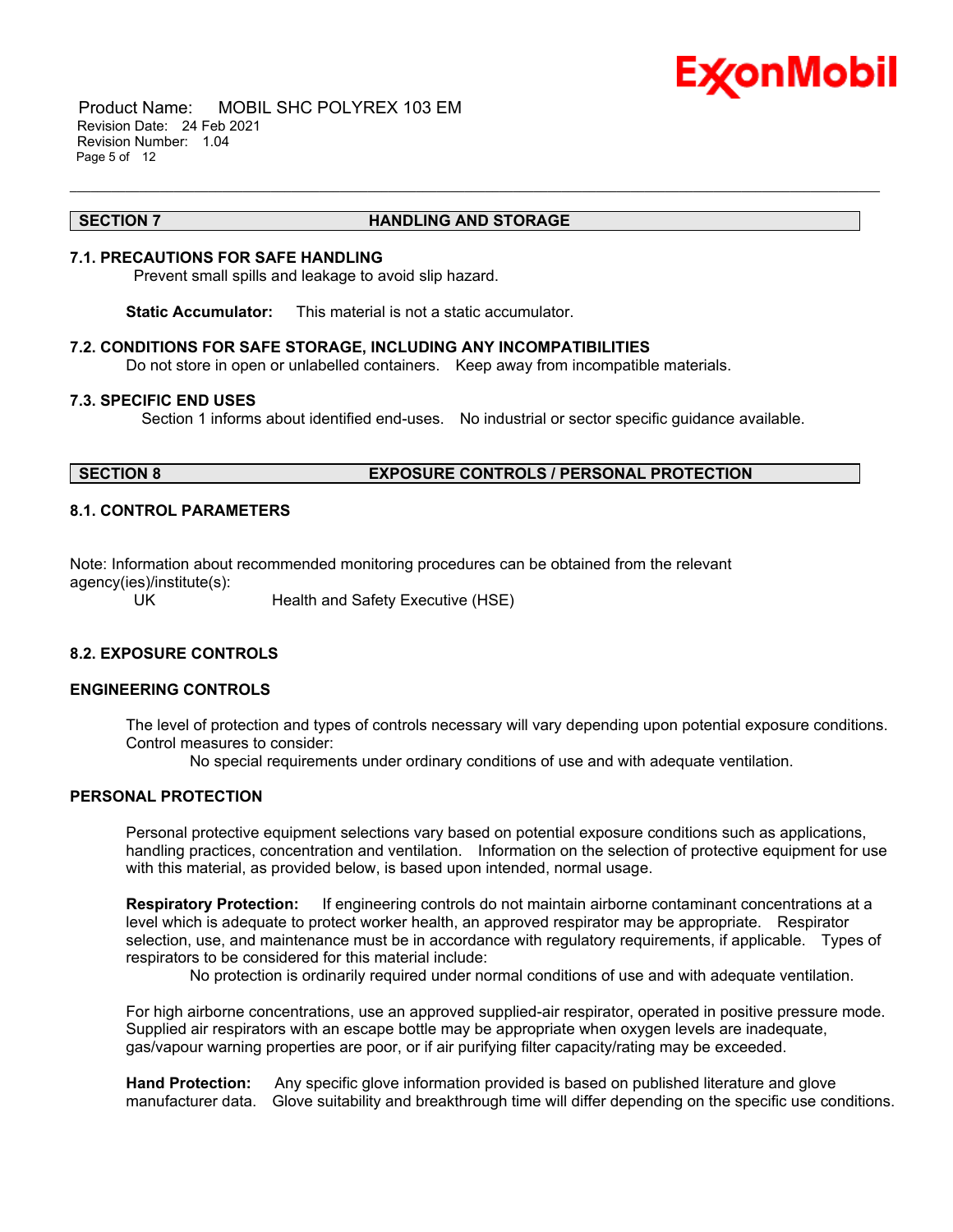

 Product Name: MOBIL SHC POLYREX 103 EM Revision Date: 24 Feb 2021 Revision Number: 1.04 Page 6 of 12

> Contact the glove manufacturer for specific advice on glove selection and breakthrough times for your use conditions. Inspect and replace worn or damaged gloves. The types of gloves to be considered for this material include:

\_\_\_\_\_\_\_\_\_\_\_\_\_\_\_\_\_\_\_\_\_\_\_\_\_\_\_\_\_\_\_\_\_\_\_\_\_\_\_\_\_\_\_\_\_\_\_\_\_\_\_\_\_\_\_\_\_\_\_\_\_\_\_\_\_\_\_\_\_\_\_\_\_\_\_\_\_\_\_\_\_\_\_\_\_\_\_\_\_\_\_\_\_\_\_\_\_\_\_\_\_\_\_\_\_\_\_\_\_\_\_\_\_\_\_\_\_

No protection is ordinarily required under normal conditions of use.

**Eye Protection:** If contact is likely, safety glasses with side shields are recommended.

**Skin and Body Protection:** Any specific clothing information provided is based on published literature or manufacturer data. The types of clothing to be considered for this material include:

 No skin protection is ordinarily required under normal conditions of use. In accordance with good industrial hygiene practices, precautions should be taken to avoid skin contact.

**Specific Hygiene Measures:** Always observe good personal hygiene measures, such as washing after handling the material and before eating, drinking, and/or smoking. Routinely wash work clothing and protective equipment to remove contaminants. Discard contaminated clothing and footwear that cannot be cleaned. Practice good housekeeping.

# **ENVIRONMENTAL CONTROLS**

 Comply with applicable environmental regulations limiting discharge to air, water and soil. Protect the environment by applying appropriate control measures to prevent or limit emissions.

# **SECTION 9 PHYSICAL AND CHEMICAL PROPERTIES**

**Note: Physical and chemical properties are provided for safety, health and environmental considerations only and may not fully represent product specifications. Contact the Supplier for additional information.**

# **9.1. INFORMATION ON BASIC PHYSICAL AND CHEMICAL PROPERTIES**

**Physical State:** Solid **Form:** Semi-fluid **Colour:** Blue **Odour:** Characteristic **Odour Threshold:** No data available **pH:** Not technically feasible **Melting Point:** No data available **Freezing Point:** No data available **Initial Boiling Point / and Boiling Range:** > 316°C (600°F) [test method unavailable] **Flash Point [Method]:** >188°C (370°F) [EST. FOR OIL, ASTM D-92 (COC)] **Evaporation Rate (n-butyl acetate = 1):** No data available **Flammability (Solid, Gas):** Not technically feasible **Upper/Lower Flammable Limits (Approximate volume % in air):** UEL: No data available LEL: No data available **Vapour Pressure:** < 0.013 kPa (0.1 mm Hg) at 20 °C [test method unavailable] **Vapour Density (Air = 1):** No data available **Relative Density (at 15 °C):** 0.8 [Estimated] [test method unavailable] **Solubility(ies): water** Negligible Partition coefficient (n-Octanol/Water Partition Coefficient): No data available **Autoignition Temperature:** No data available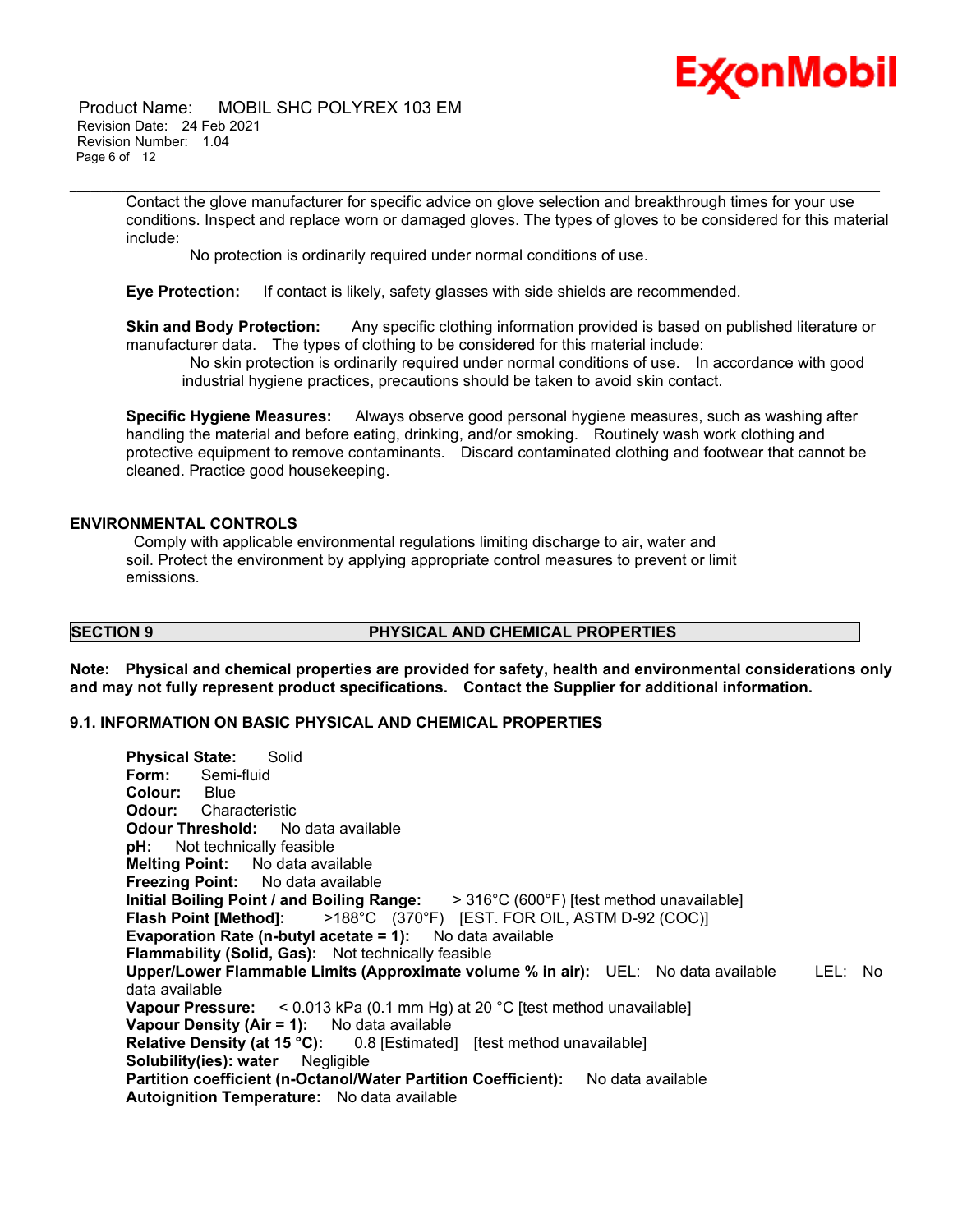

 Product Name: MOBIL SHC POLYREX 103 EM Revision Date: 24 Feb 2021 Revision Number: 1.04 Page 7 of 12

> **Decomposition Temperature:** No data available **Viscosity:** 87 cSt (87 mm2/sec) at 40ºC [ASTM D 445] **Explosive Properties:** None **Oxidizing Properties:** None

# **9.2. OTHER INFORMATION**

None

NOTE: Most physical properties above are for the oil component in the material.

# **SECTION 10 STABILITY AND REACTIVITY**

**10.1. REACTIVITY:** See sub-sections below.

**10.2. CHEMICAL STABILITY:** Material is stable under normal conditions.

**10.3. POSSIBILITY OF HAZARDOUS REACTIONS:** Hazardous polymerization will not occur.

**10.4. CONDITIONS TO AVOID:** Excessive heat. High energy sources of ignition.

**10.5. INCOMPATIBLE MATERIALS:** Strong oxidisers

**10.6. HAZARDOUS DECOMPOSITION PRODUCTS:** Material does not decompose at ambient temperatures.

\_\_\_\_\_\_\_\_\_\_\_\_\_\_\_\_\_\_\_\_\_\_\_\_\_\_\_\_\_\_\_\_\_\_\_\_\_\_\_\_\_\_\_\_\_\_\_\_\_\_\_\_\_\_\_\_\_\_\_\_\_\_\_\_\_\_\_\_\_\_\_\_\_\_\_\_\_\_\_\_\_\_\_\_\_\_\_\_\_\_\_\_\_\_\_\_\_\_\_\_\_\_\_\_\_\_\_\_\_\_\_\_\_\_\_\_\_

# **SECTION 11 TOXICOLOGICAL INFORMATION**

# **11.1. INFORMATION ON TOXICOLOGICAL EFFECTS**

| <b>Hazard Class</b>                                                                                                               | <b>Conclusion / Remarks</b>                                                                                                                                        |
|-----------------------------------------------------------------------------------------------------------------------------------|--------------------------------------------------------------------------------------------------------------------------------------------------------------------|
| <b>Inhalation</b>                                                                                                                 |                                                                                                                                                                    |
| Acute Toxicity: No end point data for<br>material.                                                                                | Minimally Toxic. Based on assessment of the components.                                                                                                            |
| Irritation: No end point data for material.                                                                                       | Negligible hazard at ambient/normal handling temperatures.                                                                                                         |
| Ingestion                                                                                                                         |                                                                                                                                                                    |
| Acute Toxicity: No end point data for<br>lmaterial.                                                                               | Minimally Toxic. Based on assessment of the components.                                                                                                            |
| <b>Skin</b>                                                                                                                       |                                                                                                                                                                    |
| Acute Toxicity: No end point data for<br>lmaterial.                                                                               | Minimally Toxic. Based on assessment of the components.                                                                                                            |
| Skin Corrosion/Irritation: No end point data<br>lfor material.                                                                    | Negligible irritation to skin at ambient temperatures. Based on<br>assessment of the components.                                                                   |
| Eye                                                                                                                               |                                                                                                                                                                    |
| Serious Eye Damage/Irritation: Data<br>available. Test scores or other study results<br>ldo not meet criteria for classification. | May cause mild, short-lasting discomfort to eyes. Based on test<br>data for structurally similar materials. Test(s) equivalent or similar<br>to OECD Guideline 405 |
| <b>Sensitisation</b>                                                                                                              |                                                                                                                                                                    |
| Respiratory Sensitization: No end point data<br>lfor material.                                                                    | Not expected to be a respiratory sensitizer.                                                                                                                       |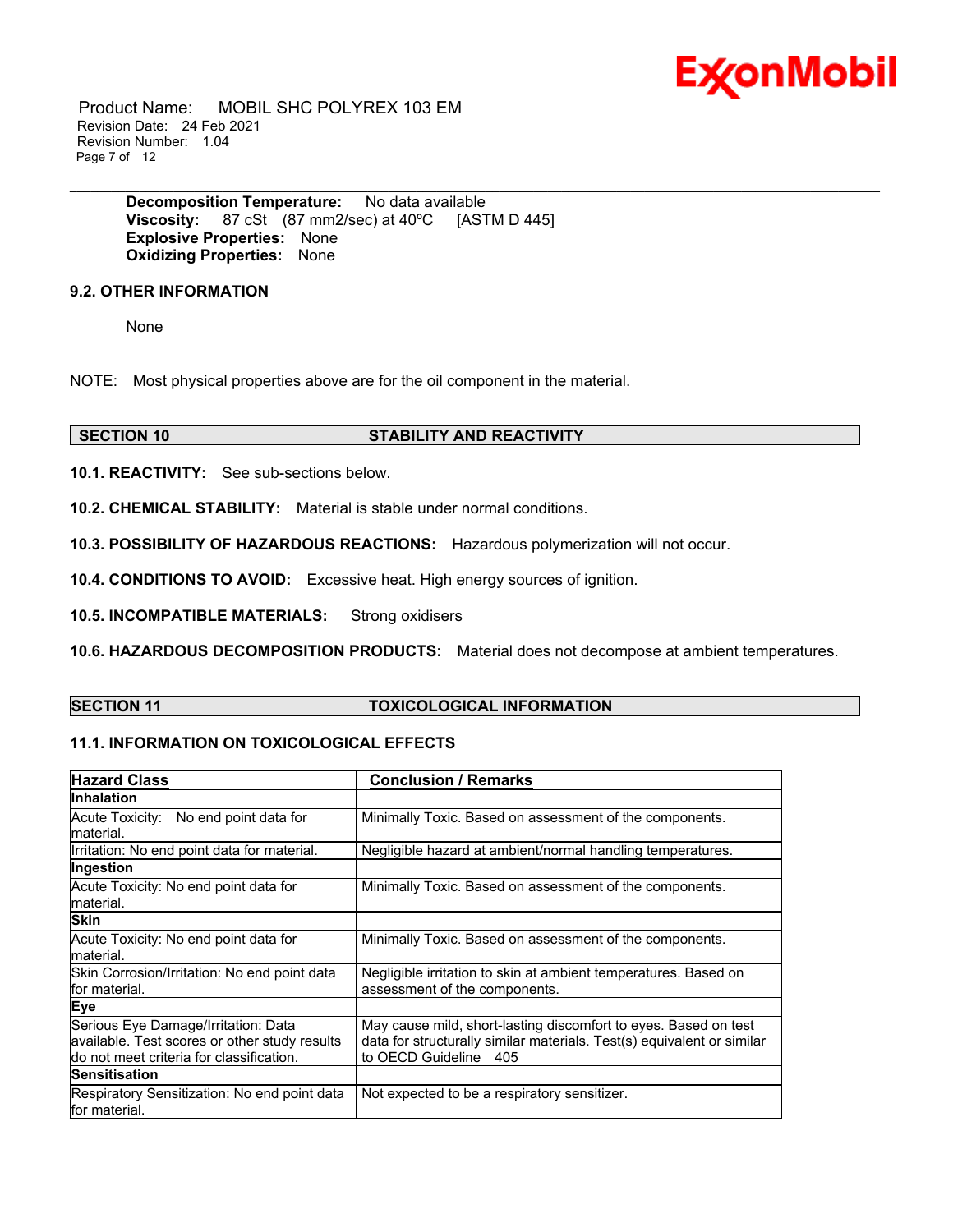

#### Product Name: MOBIL SHC POLYREX 103 EM Revision Date: 24 Feb 2021 Revision Number: 1.04 Page 8 of 12

| Skin Sensitization: No end point data for                  | Not expected to be a skin sensitizer. Based on assessment of the                                                  |
|------------------------------------------------------------|-------------------------------------------------------------------------------------------------------------------|
| material.                                                  | components.                                                                                                       |
| Aspiration: Data available.                                | Not expected to be an aspiration hazard.<br>Based on physico-<br>chemical properties of the material.             |
| Germ Cell Mutagenicity: No end point data<br>for material. | Not expected to be a germ cell mutagen. Based on assessment of<br>the components.                                 |
| <b>Carcinogenicity:</b> No end point data for<br>material. | Not expected to cause cancer. Based on assessment of the<br>components.                                           |
| Reproductive Toxicity: No end point data<br>for material.  | Not expected to be a reproductive toxicant. Based on assessment<br>of the components.                             |
| Lactation: No end point data for material.                 | Not expected to cause harm to breast-fed children.                                                                |
| <b>Specific Target Organ Toxicity (STOT)</b>               |                                                                                                                   |
| Single Exposure: No end point data for                     | Not expected to cause organ damage from a single exposure.                                                        |
| material.                                                  |                                                                                                                   |
| Repeated Exposure: No end point data for<br>Imaterial.     | Not expected to cause organ damage from prolonged or repeated<br>exposure. Based on assessment of the components. |
|                                                            |                                                                                                                   |

\_\_\_\_\_\_\_\_\_\_\_\_\_\_\_\_\_\_\_\_\_\_\_\_\_\_\_\_\_\_\_\_\_\_\_\_\_\_\_\_\_\_\_\_\_\_\_\_\_\_\_\_\_\_\_\_\_\_\_\_\_\_\_\_\_\_\_\_\_\_\_\_\_\_\_\_\_\_\_\_\_\_\_\_\_\_\_\_\_\_\_\_\_\_\_\_\_\_\_\_\_\_\_\_\_\_\_\_\_\_\_\_\_\_\_\_\_

# **TOXICITY FOR SUBSTANCES**

| <b>NAME</b>                   | <b>ACUTE TOXICITY</b>                  |
|-------------------------------|----------------------------------------|
| 1H-IMIDAZOLE-1-ETHANOL, 2-(8- | Oral Lethality: LD 50 1265 mg/kg (Rat) |
| HEPTADECENYL)-4,5-DIHYDRO-    |                                        |

# **OTHER INFORMATION**

 **For the product itself:** 

Component concentrations in this formulation would not be expected to cause skin sensitization, based on tests of the components, this formulation, or similar formulations.

#### **Contains:**

Synthetic base oils: Not expected to cause significant health effects under conditions of normal use, based on laboratory studies with the same or similar materials. Not mutagenic or genotoxic. Not sensitising in test animals and humans.

# **SECTION 12 ECOLOGICAL INFORMATION**

The information given is based on data for the material, components of the material, or for similar materials, through the application of bridging principals.

# **12.1. TOXICITY**

 Material -- Expected to be harmful to aquatic organisms. May cause long-term adverse effects in the aquatic environment.

# **12.2. PERSISTENCE AND DEGRADABILITY** Not determined.

# **12.3. BIOACCUMULATIVE POTENTIAL** Not determined.

# **12.4. MOBILITY IN SOIL**

 Base oil component -- Low solubility and floats and is expected to migrate from water to the land. Expected to partition to sediment and wastewater solids.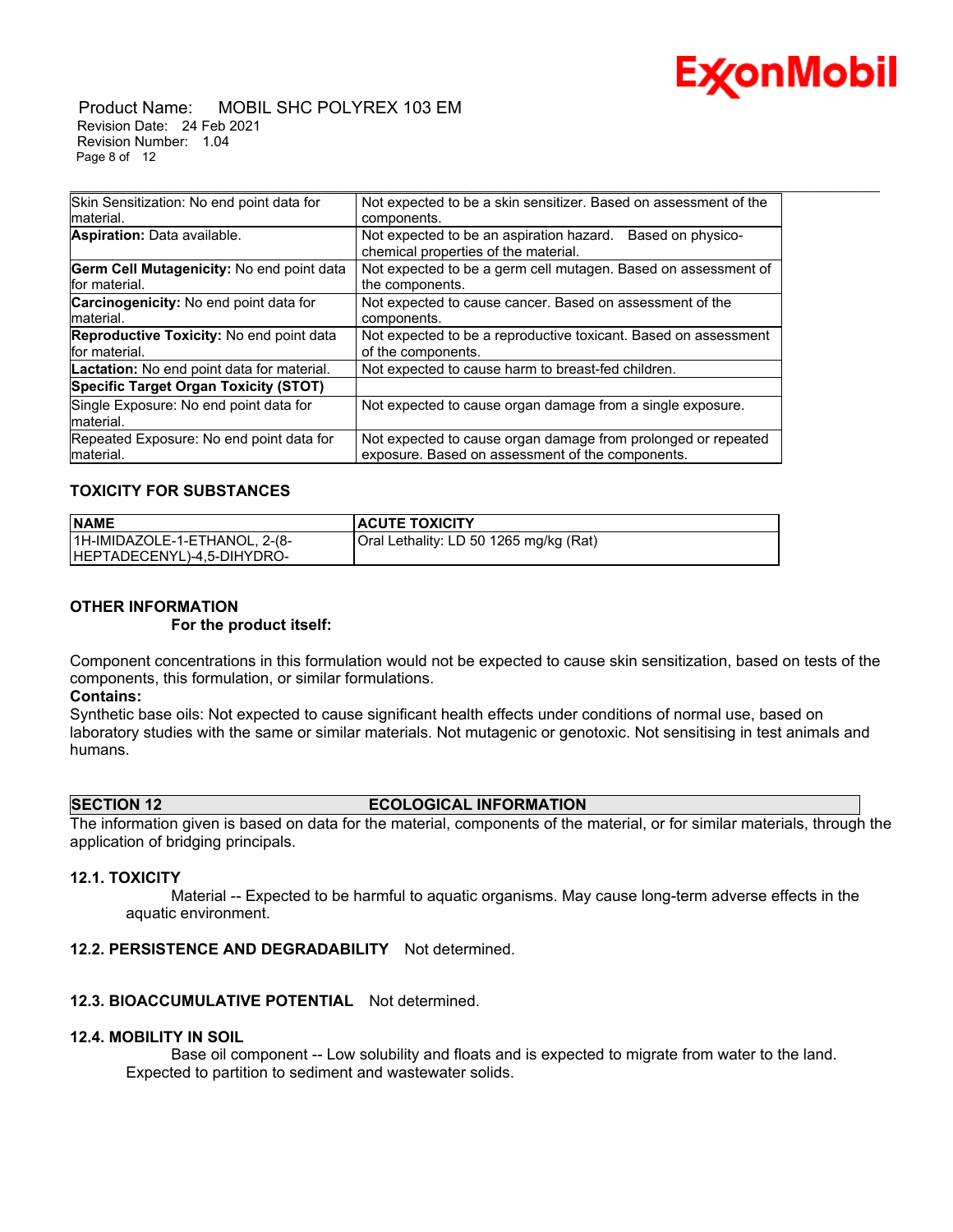

 Product Name: MOBIL SHC POLYREX 103 EM Revision Date: 24 Feb 2021 Revision Number: 1.04 Page 9 of 12

### **12.5. PERSISTENCE, BIOACCUMULATION AND TOXICITY FOR SUBSTANCE(S)**

Material does not meet the Reach Annex XIII criteria for PBT or vPvB.

# **12.6. OTHER ADVERSE EFFECTS**

No adverse effects are expected.

# **SECTION 13 DISPOSAL CONSIDERATIONS**

Disposal recommendations based on material as supplied. Disposal must be in accordance with current applicable laws and regulations, and material characteristics at time of disposal.

\_\_\_\_\_\_\_\_\_\_\_\_\_\_\_\_\_\_\_\_\_\_\_\_\_\_\_\_\_\_\_\_\_\_\_\_\_\_\_\_\_\_\_\_\_\_\_\_\_\_\_\_\_\_\_\_\_\_\_\_\_\_\_\_\_\_\_\_\_\_\_\_\_\_\_\_\_\_\_\_\_\_\_\_\_\_\_\_\_\_\_\_\_\_\_\_\_\_\_\_\_\_\_\_\_\_\_\_\_\_\_\_\_\_\_\_\_

#### **13.1. WASTE TREATMENT METHODS**

 Product is suitable for burning in an enclosed controlled burner for fuel value or disposal by supervised incineration at very high temperatures to prevent formation of undesirable combustion products.

#### **European Waste Code:** 12 01 12\*

NOTE: These codes are assigned based upon the most common uses for this material and may not reflect contaminants resulting from actual use. Waste producers need to assess the actual process used when generating the waste and its contaminants in order to assign the proper waste disposal code(s).

This material is considered as hazardous waste pursuant to The Hazardous Waste Regulations (HWR), and subject to the provisions of those Regulations.

**Empty Container Warning** Empty Container Warning (where applicable): Empty containers may contain residue and can be dangerous. Do not attempt to refill or clean containers without proper instructions. Empty drums should be completely drained and safely stored until appropriately reconditioned or disposed. Empty containers should be taken for recycling, recovery, or disposal through suitably qualified or licensed contractor and in accordance with governmental regulations. DO NOT PRESSURISE, CUT, WELD, BRAZE, SOLDER, DRILL, GRIND, OR EXPOSE SUCH CONTAINERS TO HEAT, FLAME, SPARKS, STATIC ELECTRICITY, OR OTHER SOURCES OF IGNITION. THEY MAY EXPLODE AND CAUSE INJURY OR DEATH.

#### **SECTION 14 TRANSPORT INFORMATION**

**LAND (ADR/RID): 14.1-14.6** Not Regulated for Land Transport

**INLAND WATERWAYS (ADN): 14.1-14.6** Not Regulated for Inland Waterways Transport

**SEA (IMDG): 14.1-14.6** Not Regulated for Sea Transport according to IMDG-Code

#### **SEA (MARPOL 73/78 Convention - Annex II):**

**14.7. Transport in bulk according to Annex II of MARPOL 73/78 and the IBC Code** Not classified according to Annex II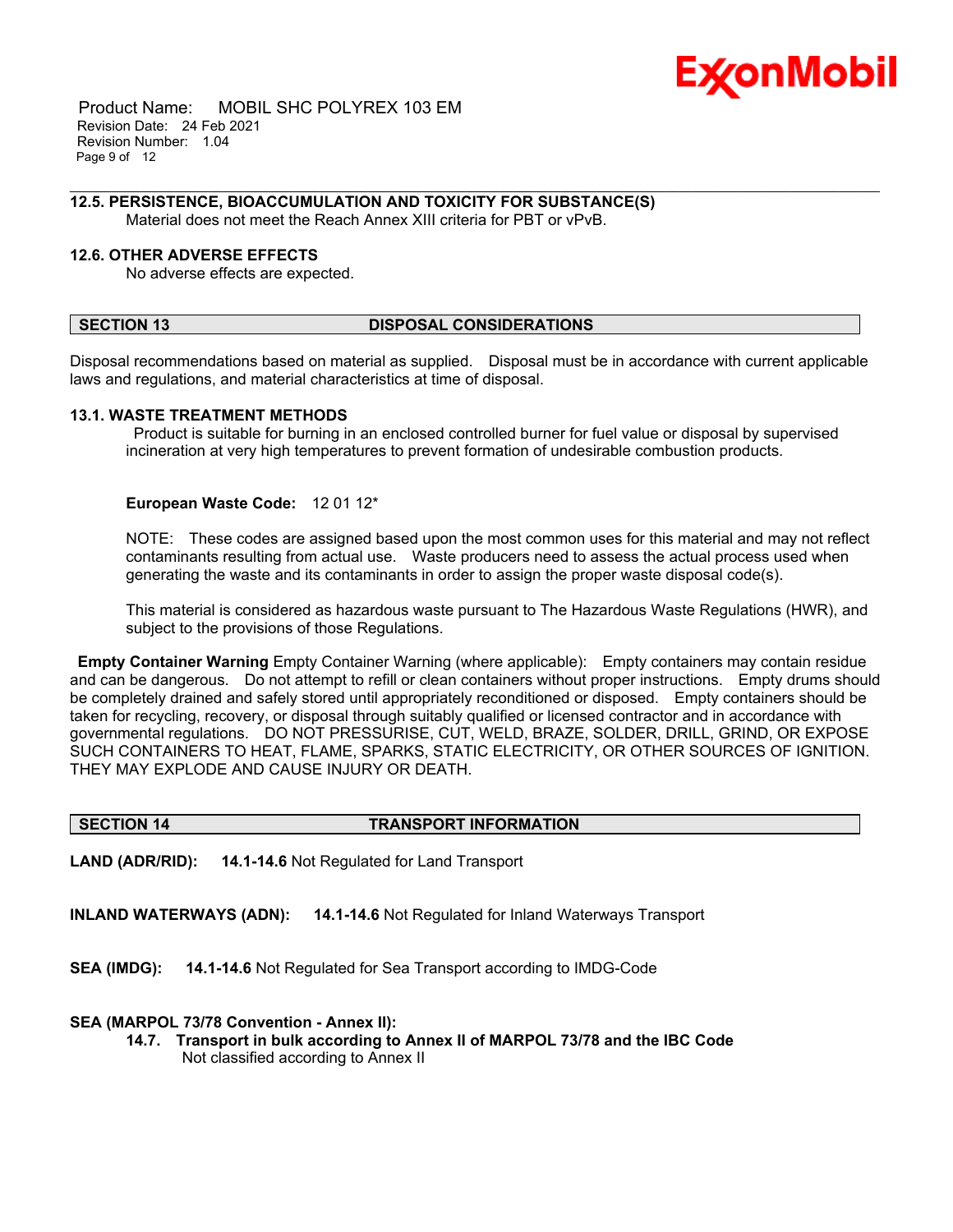

 Product Name: MOBIL SHC POLYREX 103 EM Revision Date: 24 Feb 2021 Revision Number: 1.04 Page 10 of 12

# **AIR (IATA): 14.1-14.6** Not Regulated for Air Transport

# **SECTION 15 REGULATORY INFORMATION**

\_\_\_\_\_\_\_\_\_\_\_\_\_\_\_\_\_\_\_\_\_\_\_\_\_\_\_\_\_\_\_\_\_\_\_\_\_\_\_\_\_\_\_\_\_\_\_\_\_\_\_\_\_\_\_\_\_\_\_\_\_\_\_\_\_\_\_\_\_\_\_\_\_\_\_\_\_\_\_\_\_\_\_\_\_\_\_\_\_\_\_\_\_\_\_\_\_\_\_\_\_\_\_\_\_\_\_\_\_\_\_\_\_\_\_\_\_

### **REGULATORY STATUS AND APPLICABLE LAWS AND REGULATIONS**

**Listed or exempt from listing/notification on the following chemical inventories (May contain substance(s) subject to notification to the EPA Active TSCA inventory prior to import to USA):** AIIC, DSL, IECSC, TCSI, TSCA

 **Special Cases:**

| Inventory    | <b>Status</b>         |
|--------------|-----------------------|
| KECI         | Restrictions<br>Apply |
| <b>PICCS</b> | Restrictions<br>Apply |

# **15.1. SAFETY, HEALTH AND ENVIRONMENTAL REGULATIONS/LEGISLATION SPECIFIC FOR THE SUBSTANCE OR MIXTURE**

#### **Applicable UK legislation:**

 REACH [... Registration, Evaluation, Authorisation and Restriction of Chemicals ... and amendments thereto] CLP [Classification, labelling and packaging of substances and mixtures.. and amendments thereto]

**REACH Restrictions on the manufacturing, placing on the market and use of certain dangerous substances, mixtures and articles (Annex XVII):**

The following entries of Annex XVII may be considered for this product: None

# **15.2. CHEMICAL SAFETY ASSESSMENT**

**REACH Information:** A Chemical Safety Assessment has been carried out for one or more substances present in the material.

# **SECTION 16 OTHER INFORMATION**

**REFERENCES:** Sources of information used in preparing this SDS included one or more of the following: results from in house or supplier toxicology studies, CONCAWE Product Dossiers, publications from other trade associations, such as the EU Hydrocarbon Solvents REACH Consortium, U.S. HPV Program Robust Summaries, the EU IUCLID Data Base, U.S. NTP publications, and other sources, as appropriate.

**List of abbreviations and acronyms that could be (but not necessarily are) used in this safety data sheet: Acronym Full text** N/A Not applicable N/D Not determined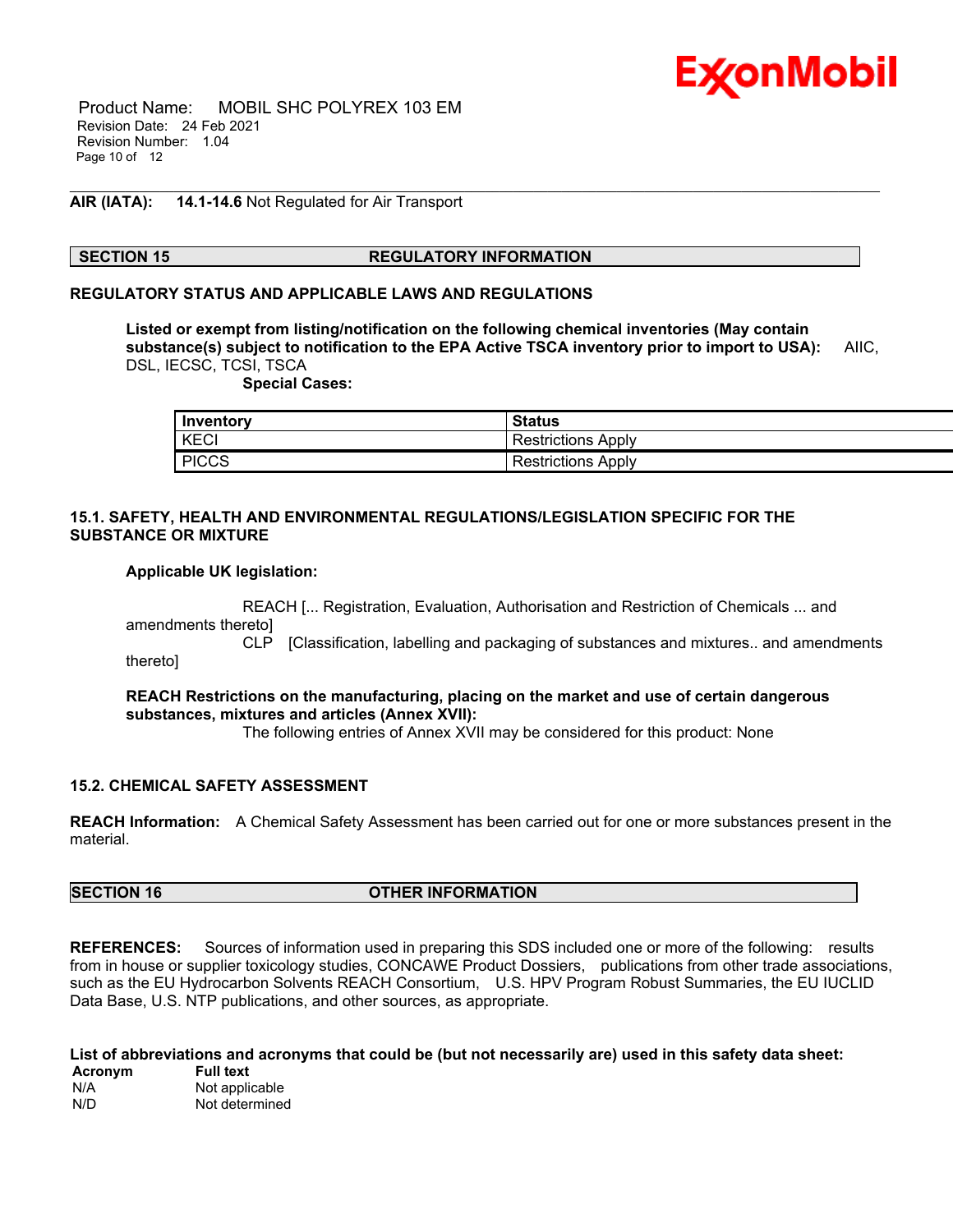

 Product Name: MOBIL SHC POLYREX 103 EM Revision Date: 24 Feb 2021 Revision Number: 1.04 Page 11 of 12

| NE.           | Not established                                                                                  |
|---------------|--------------------------------------------------------------------------------------------------|
| <b>VOC</b>    | Volatile Organic Compound                                                                        |
| AIIC          | Australian Inventory of Industrial Chemicals                                                     |
| AIHA WEEL     | American Industrial Hygiene Association Workplace Environmental Exposure Limits                  |
| ASTM          | ASTM International, originally known as the American Society for Testing and Materials (ASTM)    |
| DSL.          | Domestic Substance List (Canada)                                                                 |
| <b>EINECS</b> | European Inventory of Existing Commercial Substances                                             |
| <b>ELINCS</b> | European List of Notified Chemical Substances                                                    |
| <b>ENCS</b>   | Existing and new Chemical Substances (Japanese inventory)                                        |
| <b>IECSC</b>  | Inventory of Existing Chemical Substances in China                                               |
| KECI          | Korean Existing Chemicals Inventory                                                              |
| <b>NDSL</b>   | Non-Domestic Substances List (Canada)                                                            |
| <b>NZIOC</b>  | New Zealand Inventory of Chemicals                                                               |
| <b>PICCS</b>  | Philippine Inventory of Chemicals and Chemical Substances                                        |
| TLV           | Threshold Limit Value (American Conference of Governmental Industrial Hygienists)                |
| TSCA          | Toxic Substances Control Act (U.S. inventory)                                                    |
| <b>UVCB</b>   | Substances of Unknown or Variable composition, Complex reaction products or Biological materials |
| LC.           | Lethal Concentration                                                                             |
| LD            | Lethal Dose                                                                                      |
| LL.           | Lethal Loading                                                                                   |
| EC.           | <b>Effective Concentration</b>                                                                   |
| EL.           | <b>Effective Loading</b>                                                                         |
| <b>NOEC</b>   | No Observable Effect Concentration                                                               |
| <b>NOELR</b>  | No Observable Effect Loading Rate                                                                |

\_\_\_\_\_\_\_\_\_\_\_\_\_\_\_\_\_\_\_\_\_\_\_\_\_\_\_\_\_\_\_\_\_\_\_\_\_\_\_\_\_\_\_\_\_\_\_\_\_\_\_\_\_\_\_\_\_\_\_\_\_\_\_\_\_\_\_\_\_\_\_\_\_\_\_\_\_\_\_\_\_\_\_\_\_\_\_\_\_\_\_\_\_\_\_\_\_\_\_\_\_\_\_\_\_\_\_\_\_\_\_\_\_\_\_\_\_

# **Classification according to CLP**

| <b>Classification according to CLP</b> | <b>Classification procedure</b> |
|----------------------------------------|---------------------------------|
| Aquatic Chronic 3; H412                | Calculation                     |

# **KEY TO THE H-CODES CONTAINED IN SECTION 3 OF THIS DOCUMENT (for information only):**

Acute Tox. 4 H302: Harmful if swallowed; Acute Tox Oral, Cat 4

Acute Tox. 4 H312: Harmful in contact with skin; Acute Tox Dermal, Cat 4

Skin Corr. 1C H314: Causes severe skin burns and eye damage; Skin Corr/Irritation, Cat 1C

STOT RE 2 H373: May cause damage to organs through prolonged or repeated exposure; Target Organ, Repeated, Cat 2

Aquatic Acute 1 H400: Very toxic to aquatic life; Acute Env Tox, Cat 1

Aquatic Chronic 1 H410: Very toxic to aquatic life with long lasting effects; Chronic Env Tox, Cat 1

EUH071: Corrosive to the respiratory tract.

# **THIS SAFETY DATA SHEET CONTAINS THE FOLLOWING REVISIONS:**

CLP Classification information was added.

GHS Environmental Classification information was deleted.

GHS Environmental Hazards information was added.

GHS Environmental Hazards information was deleted.

GHS Precautionary Statements - Disposal information was added.

GHS Precautionary Statements - Disposal information was deleted.

GHS Precautionary Statements - Prevention information was added.

GHS Precautionary Statements - Prevention information was deleted.

GHS Signal Word information was added.

GHS Signal Word information was deleted.

GHS Symbol information was added.